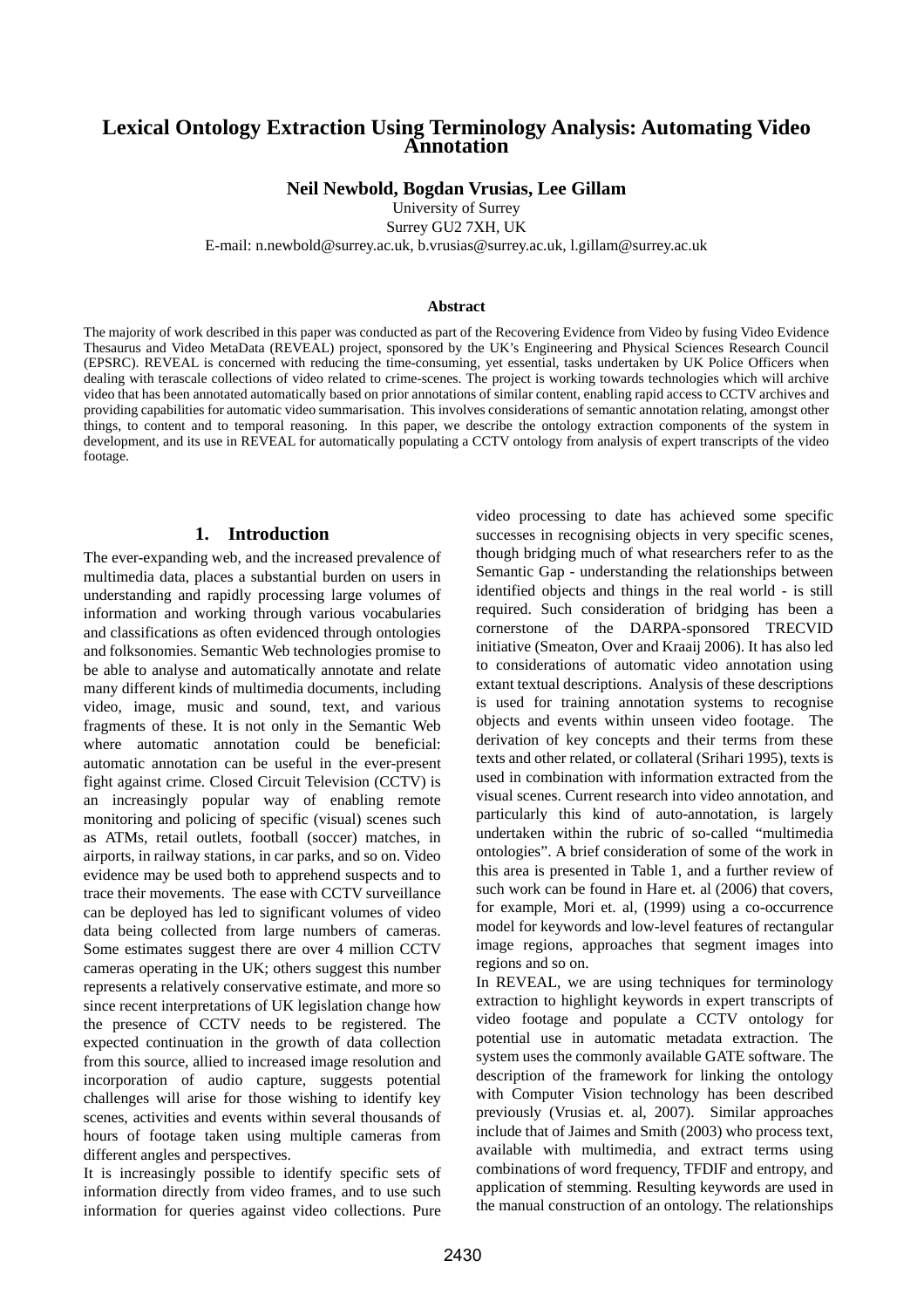between elements of the ontology are found using an algorithm for discovering association rules, and relevant relationships are manually selected and incorporated. Jaimes and Smith claim that constructing ontologies using purely textual information is not adequate: it is unclear where they consider the inadequacy to lie, though they note that issues such as different correct specifications for the same domain may be a factor. Elsewhere, free text descriptions, such as image captions, are considered as valuable sources of annotation information, not least in applications such as Google Images.

In this paper, we describe the ontology extraction components of the system in development and use in REVEAL for automatically populating a CCTV ontology using analysis of expert transcripts of the video footage. In Section 2, we describe this system; Section 3 outlines some analysis undertaken on parallel annotations; Section 4 considers future work related to the project.

|                    | Soccer                   | <b>TRECVID</b>   | <b>REVEAL</b>   |
|--------------------|--------------------------|------------------|-----------------|
|                    | Ontology                 |                  |                 |
| <b>Domain</b>      | Football                 | <b>Broadcast</b> | <b>CCTV</b>     |
|                    |                          | <b>News</b>      |                 |
| <b>Analysis</b>    | Video                    | Video            | Video + Text    |
| <b>Algorithms</b>  | Fuzzy c-means            | Gabor texture    | Video:          |
| employed           | clustering               | (image           | Motion          |
|                    | algorithm,<br>sum        | properties),     | detection,      |
|                    | $\sigma$ f<br>all        | Grid<br>Color    | motion          |
|                    | Needleman-               | Movement         | tracking,       |
|                    | Wunch                    | (colour          | colour          |
|                    | distances.               | distribution),   | classification. |
|                    | Bertini's                | Edge             | geometic        |
|                    | annotation               | Direction        | classification  |
|                    | algorithm                | Histogram        | object<br>and   |
|                    |                          | (geometric       | classification. |
|                    |                          | cues)            | Text:           |
|                    |                          |                  | Linguistic,     |
|                    |                          |                  | Statistical.    |
|                    |                          |                  | Synonym         |
|                    |                          |                  | Known<br>and    |
|                    |                          |                  | Terminology     |
|                    |                          |                  | Analysis        |
| <b>Resources</b>   | <b>Videos</b><br>of<br>3 | Kodak Video      | <b>CCTV</b>     |
| used               | football matches         | Collection       | footage,        |
|                    | (World Cup &             | (manually        | transcripts of  |
|                    | UEFA),                   | annotated),      | police          |
|                    | MPEG-7, OWL              | YouTube          | descriptions,   |
|                    |                          | videos           | MPEG-7,         |
|                    |                          | (manually        | OWL             |
|                    |                          | annotated),      |                 |
|                    |                          | MPEG-7.          |                 |
|                    |                          | OWL              |                 |
| <b>Publication</b> | Bertini<br>et.<br>al.    | Chang et. al,    | Vrusias et. al. |
|                    | 2007                     | 2007             | 2007            |

Table 1: Recent work on multimedia ontologies involving videos and text.

# **2. Ontology Extraction Subsystem**

The multimedia ontology in REVEAL is intended for documenting the semantics of video scenes that cannot easily be captured through video analysis techniques

alone. REVEAL uses text analysis to learn this ontology from the expert descriptions, and associates elements of the ontology through the WordNet lexical database and through the Police Information Technology Organisation (PITO), now the National Policing Improvement Agency (NPIA), terminology.

Here, we describe components devised and used for REVEAL, and integrated with GATE, for the purposes of ontology learning. These components build on existing GATE plug-ins from ANNIE, for preliminary NLP tasks of such as POS tagging and sentence splitting. We use OWL for representing the ontology which captures the weight of the co-occurrence between objects and actions. The weight is calculated using frequency and distance between terms to determine the strongest relationships between objects and actions. This information is used to associate video objects with concepts from the ontology for potential use in video annotation and keyword related search expansion.

The pipeline for these resources is shown in Figure 1, with brief descriptions of each component in the remainder of this section as follows:.

- Linguistic Concept Identification (2.1)
- Statistical Concept Identification (2.2)
- WordNet Verification (2.3)
- PITO Terminology Analysis (2.4)
- Event Mapping  $(2.5)$



Figure 1: Pipeline for the automatic generation of the term-based CCTV ontology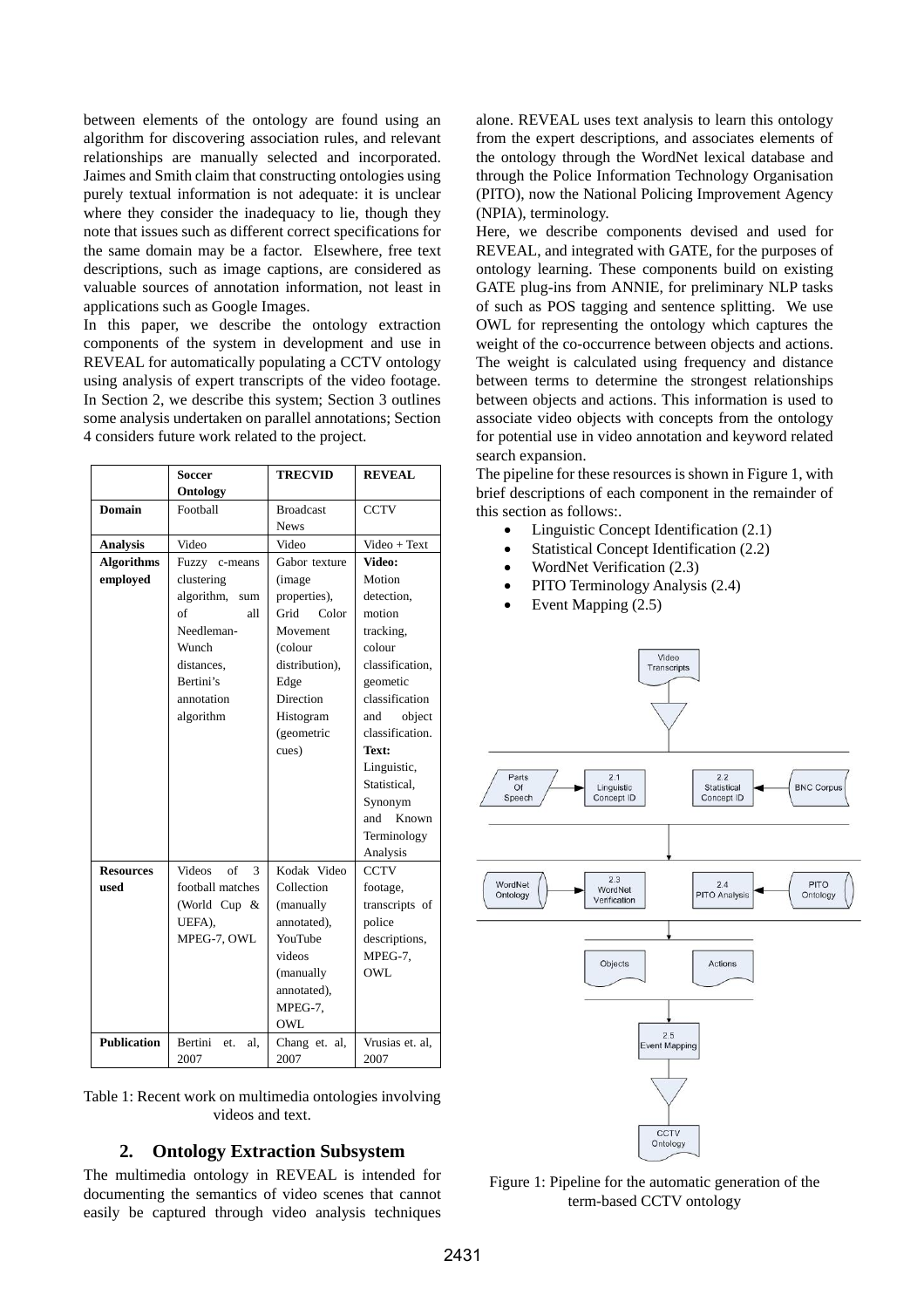## **2.1 Linguistic Concept Identification**

We use the ANNIE tokeniser and Part of Speech tagger to identify all the nouns and verbs in the transcripts, and to provide a basis for the identification of compound nouns according to specified patterns of part of speech annotations (extended from e.g. Jacquemin 2001, p27). Some basic stemming does occur for the initial assessment of potential object and action concepts. At this point no frequency or other statistical information is considered.

#### **2.2 Statistical Concept Identification**

The initial linguistic identification of concepts is supplemented by a statistical approach to identify other potential concepts that may have been incorrectly classified by the Part of Speech tagger. Transcripts undergo statistical analysis to determine salience using frequency and weirdness information, as outlined by Gillam (2004), to provide statistical evidence for concepts and to act as confirmation for the linguistic extraction. Results are classified as either objects or actions via WordNet Verification (2.3). The British National Corpus (BNC) is used as a reference corpus, and thresholds are adjusted by modifying parameters for the distributions. To provide for inspection of these data, we visualize frequency and weirdness values using two-dimensions for Tag Clouds: colour and size represent weirdness and frequency respectively. Large text and red font indicates high frequency and high weirdness; small text and blue font to shows lower frequency and lower weirdness. This technique provides an overall sense of the content, and helps to identify issues such as character handling, problematic tokenization, and otherwise "unclean" data, as demonstrated in figure 2.

afro and ing area attached a between browns bunton Camera carriageway chases clip dip16 clothing coloured stromen denim hoop horseplay et ics inaudible indeterminate infinidating imposition purpered jumpers leans  $\nu_{\rm age}$ toitering loiters male males mall mannequin management minibus multicoloured pauses pedestrian pedestrians precinct purposefully racks magen rejoins a rucksack S SCreen scuffle seating shirt shop shopfront shopper shoppers shopping \_sleeved seeins sleeves stationary stripe striped stripes my sunglasses an untoward Ve veranda waistcoat walking walks walkway wasn wearing \_workshop wouldn -

Figure 2: Tag cloud presenting the top 100 'weird' words and their frequencies in video transcripts

# **2.3 WordNet Verification**

We use Wordnet via the Java JWordNet API to assess results of PoS tagging and compound identification (2.1). Each word tagged as a noun is checked in the WordNet noun dictionary. For initial assessment, nouns not found are considered to be erroneously identified and are rejected. Compound nouns are also verified using WordNet: if the compound noun is not found in WordNet, the first word is removed and the compound noun re-tested. For example, 'first storey shopping centre' is not known to WordNet, so 'storey shopping centre' is tested. This phrase is also not known, so we test 'shopping centre', which is present in WordNet. The process currently removes from left to find the root of the compound noun. Using WordNet this way ensures that the longest multiword expressions that represent semantic units are used for object identification. Each word tagged as a verb is also checked and rejected if it is not present. Those that are verified are used to populate the ontology as instances of Object and Action classes respectively. Concepts identified through statistical analysis (2.2) are similarly used.

## **2.4 PITO Terminology Analysis**

REVEAL uses information and procedures defined by the National Policing Improvement Agency (NPIA), formerly known as the Police Information Technology Organisation (PITO). PITO/NPIA specified a terminology for describing events or incidents. PITO provide data definitions which help sub-divide information into simpler data elements. The PITO/NPIA elements were transformed into an ontology by re-interpreting the category and sub-category information as classes and sub-classes. The PITO/NPIA ontology is used for filtering purposes when classifying objects and actions in the generated ontology. For example, 'car' including subtypes 'saloon' and 'estate' are present in this ontology: while saloon is present in WordNet, estate is not. This information is used to associate keywords for more efficient relationship analysis in Event Mapping (2.5).

## **2.5 Event Mapping**

With objects and actions identified through the previous processes and filtering thereof, we analyze connections between the objects and actions to produce two types of event, 'action-object' or AO event and 'agent-action-recipient' or AAR events. An AO Event associates one object and one action. An AAR Event represents the relationship between two objects and the action that connects them. We calculate collocation distances between words connected in events to ascertain dominant patterns. The connections are used to create instances of the AO Event and AAR Event classes in the ontology.

# **3. Results**

To demonstrate the approach, we consider 6 expert commentaries on 12 video clips between 60 and 180 seconds showing traffic and pedestrians moving around a single lane carriageway usually with a central reservation. An image from one of the video clips can be seen in Figure 3 and two examples from the commentaries in reference to the scene are shown in Figure 4.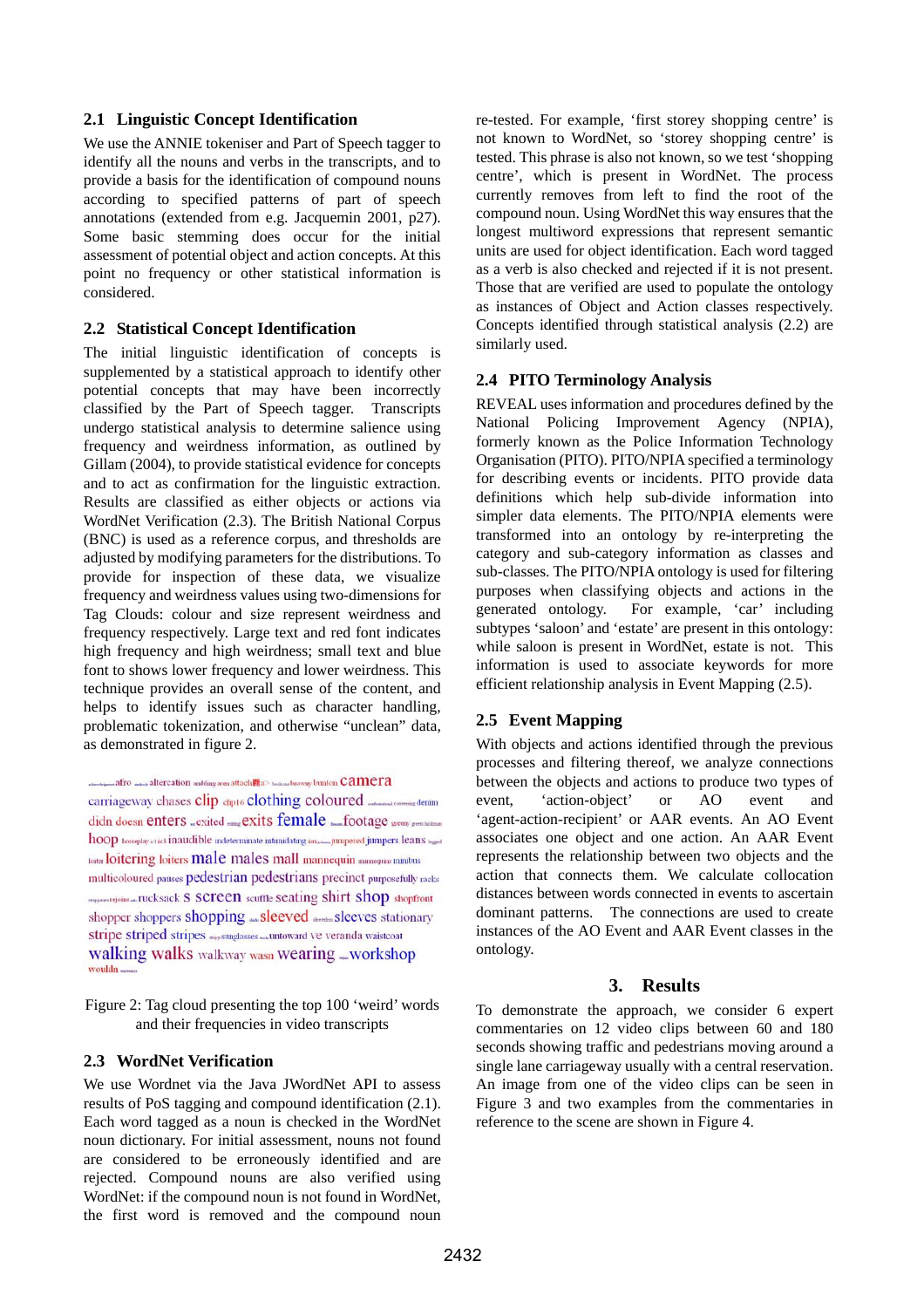

Figure 3: Scene from video

"On the left hand side is a parked white van with its rear doors open with a small dark saloon parked just to the rear of it with a gap of several feet between. There is a car parked on the right hand side of the near side and pedestrians walking towards the camera."

"The white van on the far left of the screen, the door is now open with the lift platform by itself, or the van sorry left by itself with the doors open. Pedestrians walking up and down, cars going down, there does not seem to be too much happening."

#### Figure 4: Two examples from six transcripts describing the same scene as featured in figure 3

The transcripts demonstrated limited agreement between the experts: the same object was described in numerous different ways. A 'white van', 'kind of van', 'stationary vehicle' and 'ambulance' were all used to describe the same object in the scene. Despite inconsistencies in the descriptions, there were some frequent objects and actions identified through application of linguistic (2.1) and statistical (2.2) processing. The most frequent objects and actions in the transcripts are detailed in Table 2.

| Rank          | Object     | Count | <b>Action</b> | Count |
|---------------|------------|-------|---------------|-------|
| 1             | van        | 410   | park          | 161   |
| 2             | road       | 396   | come          | 137   |
| 3             | car        | 350   | have          | 133   |
| 4             | side       | 310   | walk          | 126   |
| 5             | pedestrian | 188   | cross         | 105   |
| 6             | vehicle    | 149   | pull          | 93    |
| 7             | people     | 96    | go            | 87    |
| 8             | street     | 61    | see           | 87    |
| 9             | camera     | 51    | be            | 70    |
| 10            | person     | 48    | get           | 59    |
| <b>Totals</b> |            | 2059  |               | 1058  |

<span id="page-3-0"></span>Table 2: The top 10 identified objects and actions from the transcripts

Frequent object and action, 'car' and 'park', co-occur 65 times, with twelve variations. We can contrast these occurrences with the British National Corpus<sup>[1](#page-3-0)</sup> to try to determine any significance. We are dealing with relatively small numbers (17098 tokens) in the transcripts, but still find use of patterns that are infrequent in 100,106,029 tokens of the BNC ('car is still parked'; 'car which was parked'; 'car that is parked') as shown in Table 3. It should be noted that it is the associations derived that are of interest.

| <b>Collocation</b>       | <b>Transcript</b><br>Count | <b>BNC</b><br>Count | <b>Indicative</b><br>Weirdness |
|--------------------------|----------------------------|---------------------|--------------------------------|
| Parked car(s)            | 39                         | 131                 | 2.28E-03                       |
| $Car(s)$ parked          | 7                          | 130                 | 4.09E-04                       |
| Car that is parked       | 4                          | 0                   | 2.34E-04                       |
| $Car(s)$ is/are parked   | 3                          | 15                  | 1.75E-04                       |
| $Car(s)$ parking         | $\mathcal{R}$              | 220                 | 1.75E-04                       |
| $Car(s)$ parks           | $\overline{c}$             | 205                 | 1.17E-04                       |
| Car is still parked      | $\overline{c}$             | 1                   | 1.17E-04                       |
| Car which was parked     | 1                          | 1                   | 5.85E-05                       |
| $Car(s)$ that was parked |                            |                     | 5.85E-05                       |



The relationships between concepts determined through event mapping (2.5) are detailed in Tables 4 and 5, showing the AO Events and the AAR Events respectively. The 'Key' refers to the ranks of object and action seen in Table 2; the inter-annotator agreement column shows the percentage of expert transcripts featuring the relationship, though it doesn't imply that annotators would necessarily disagree about using these descriptions. Similar collocations can be used to strengthen assumptions regarding synonymy and semantic relationships, particularly with 'park-car' and 'park-vehicle' describing the same scene.

| Key     | <b>AO</b> Event | Count | Inter-Annotator<br>Agreement % |
|---------|-----------------|-------|--------------------------------|
| $1 - 3$ | Park-Car        | 65    | 100                            |
| $5 - 2$ | Cross-Road      | 63    | 100                            |
| $2 - 3$ | Come-Car        | 47    | 83                             |
| $4 - 5$ | Walk-Pedestrian | 45    | 83                             |
| $1 - 1$ | Park-Van        | 35    | 100                            |
| $2 - 2$ | Come-Road       | 30    | 83                             |
| $6 - 3$ | Pull-Car        | 28    | 83                             |
| $7-2$   | Go-Road         | 27    | 83                             |
| $1-6$   | Park-Vehicle    | 26    | 50                             |
| $7 - 3$ | Go-Car          | 23    | 67                             |

Table 4: The top 10 identified AO events from the transcripts

l 1 http://view.byu.edu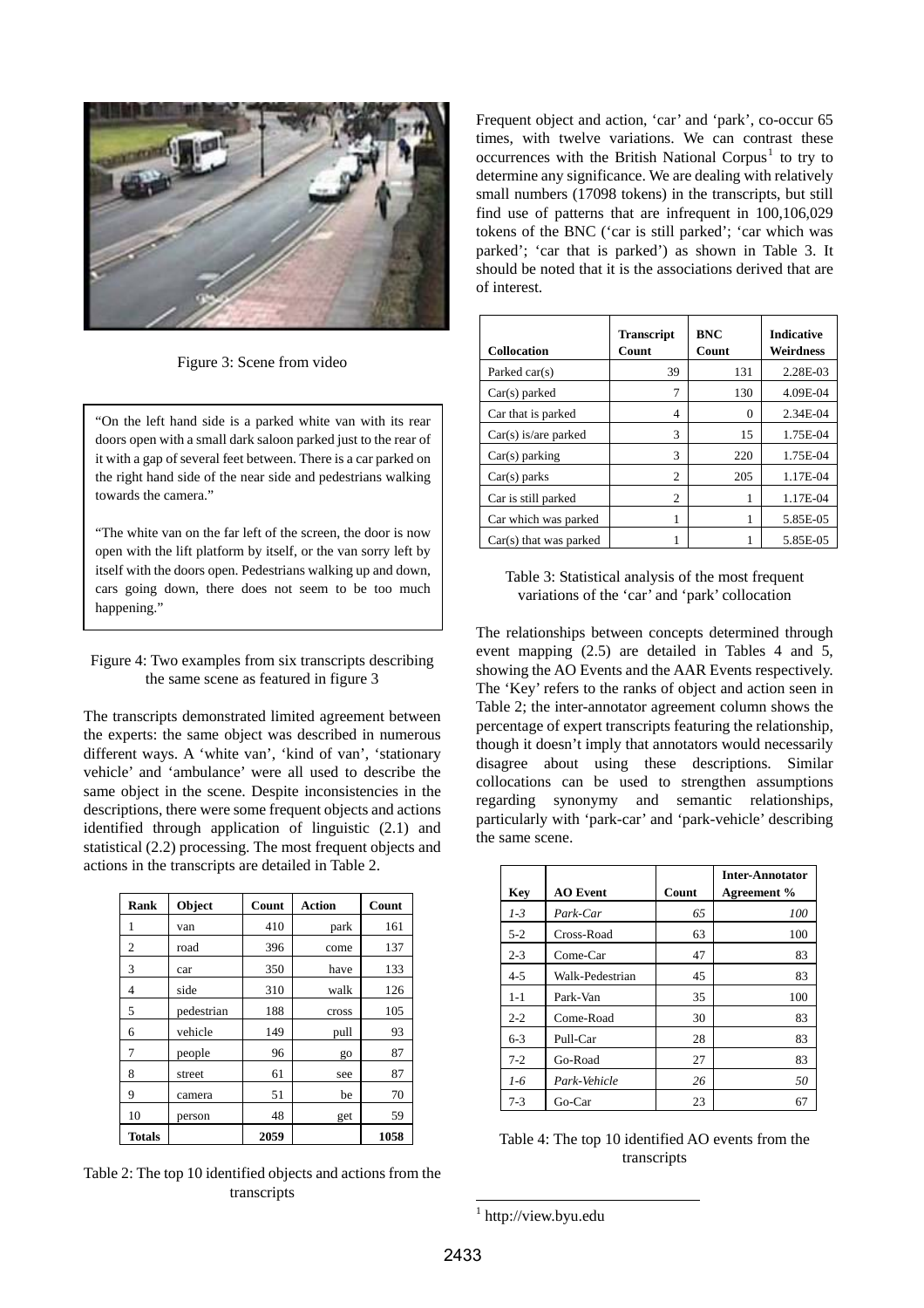|              |                        |       | <b>Inter-Annotator</b> |
|--------------|------------------------|-------|------------------------|
| Key          | <b>AAR Event</b>       | Count | Agreement %            |
| $3 - 2 - 2$  | Car-Come-Road          | 20    | 67                     |
| $10-5-2$     | Person-Cross-Road      | 16    | 67                     |
| $5 - 5 - 2$  | Pedestrian-Cross-Road  | 11    | 50                     |
| $3 - 7 - 2$  | Car-Go-Road            | 9     | 33                     |
| $7 - 5 - 2$  | People-Cross-Road      | 9     | 50                     |
| $7 - 3 - 38$ | People-Have-Discussion | 7     | 17                     |
| $5 - 4 - 4$  | Pedestrian-Walk-Side   | 6     | 50                     |
| $3 - 2 - 4$  | Car-Come-Side          | 5     | 33                     |
| $7 - 4 - 8$  | People-Walk-Street     | 4     | 50                     |
| $19 - 5 - 8$ | Somebody-Cross-Street  | 4     | 17                     |

## Table 5: The top 10 identified AAR events from the transcripts

An expert referring to a 'car' as a 'saloon' leads to two separate AO events: 'Park-Car' with a frequency of 65 and 'Park-Saloon' with a frequency of 2. Since PITO Analysis (2.4) and Wordnet both identify 'saloon' as a type of car, we have confidence in establishing this association within REVEAL, and leading to improved inter-annotator agreement from Event Mapping (2.5). WordNet can be used, further, to associate synonymous AAR Events 'Person-Cross-Road' and 'Somebody-Cross-Street'; similarly for 'People-Walk-Street' and via semantic distance, 'Pedestrian-Cross-Road; 'People-Get-Car' and 'Driver-Get-Vehicle'.

Erroneous relationships exist such as 'Pedestrian-Cross-Van' derived from the sentence, 'Pedestrian crossing between the van and the other car'. These relationships are filtered out as frequency of events increases through analysis of further transcripts.

Further work needs to be done to investigate, amongst other things, use of active and passive voice. Currently distinct AAR events will be produced for the active and passive voice for 'the driver parks the car' and 'the car is parked by the driver'.

# **4. Conclusion**

The ontology indicates the semantics being used in video descriptions that could be used for automatic annotations, and is intended to assist in semantic transcoding of a video scene. Domain experts tend to use a language with characteristics of a specialist language or sublanguage, when describing video scenes. Words of this language can be combined with the PITO/NPIA ontology and Wordnet to provide a controlled language for video annotation. The identification of frequently used objects and actions can provide a basis for additions into the PITO/NPIA terminology for assisting in video commentary and annotation. Work in the area of terminology enhancement has already been undertaken in relation to controlled authoring (Gillam and Newbold, 2007).

Research is being undertaken to explore uncertainty issues in the semantic web (Stoilos et, al, 2006). Some applications in multimedia processing, such as object recognition, need to process incomplete or random information. It has been suggested that these applications use some form of probability measurement, with a fuzzy extension to OWL being proposed. The event mapping techniques described here with frequency and inter-annotator agreement ratings could provide a basis for such a probability measurement. In addition, Del Bimbo (1999) described how new-generation video retrieval systems are commonly accessed by users through browsing and navigation and how the relevance feedback on search results can be used to refine annotations for future search queries. This feedback can be used as additional weighting for such a probability measurement. The resulting process could demonstrate aspects of the human cognitive ability to associate visual experiences with semantic information.

The ontology can be extended by assigning multimedia objects to concepts. Bertini et. al (2007) showed how multimedia ontologies can be used to perform automatic annotation on unknown sequences of video. Using visual descriptors and temporal cues, a representative set of sequences containing concepts described in the linguistic ontology can be used to create a multimedia ontology. By checking the similarity of visual descriptors of unseen video with the representative sequences, automatic video annotation can be achieved. Figure 5 shows the relationships to events for scenes using a multimedia ontology defined for CCTV. This is a starting point for automatically creating annotations for video and other forms of multimedia information in the semantic web, and this work in REVEAL is ongoing.



Figure 5: Schema used to annotate CCTV video clip